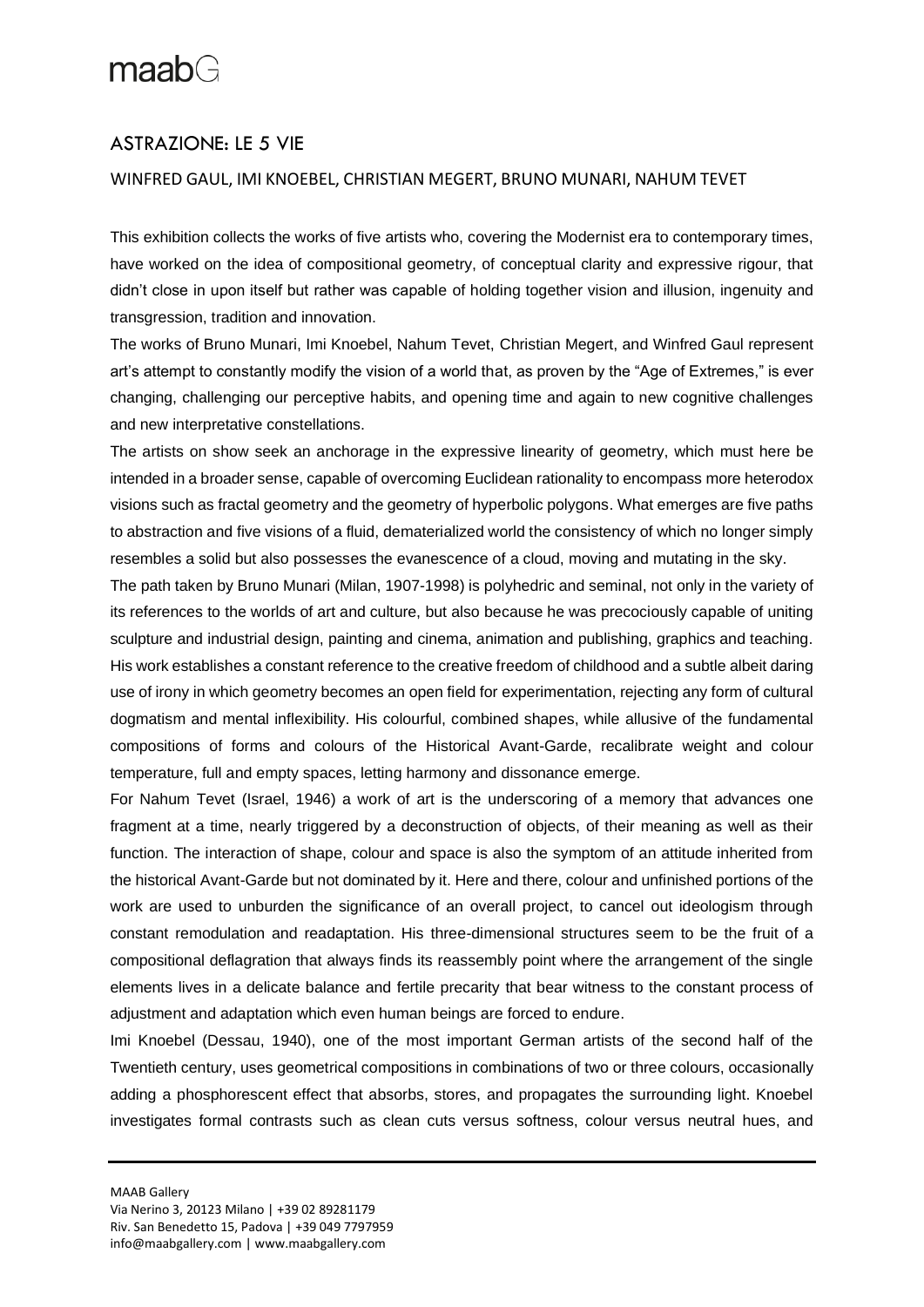## $maabG$

opaque surfaces versus a vivid mirror effect. He mixes architectural motifs into articulate compositions, such as pieces of wood in the shape of windows or doors that partially include the surrounding architectural structure in areas of the painting. In other works, the painting expands on an architectural scale, inviting the viewer to enter its space of pure, resounding colour, creating a "humanistic" version of abstraction that is closer to the world of thought than that of pure abstract shape.

Christian Megert (Bern, 1936) uses light and luminous reflections like a laser that segment, cut up, and disturb the picture space, to then spread through the environment and the perceptive dynamics of the viewers. Mirrors become the main means for new and continuous hypotheses of spatial modulation. The work is constructed with skill and clarity by way of a constructing weaving that alternates narrative and geometrical phases with others that are aimed at destabilising expectations. The result is the definition of an unstable representational boundary that continuously shifts between various spatial and temporal dimensions. In this way Megert reminds us how much art today reflects life and not an ideal of life: art through abstraction and geometrical decomposition takes on itself the chaotic state that surrounds us for the necessity for a transparent look at the world around us, no longer an act of faith in the Cartesian nature of things but an act of testimony towards everything fragmentary, incomplete, and eminently poetic in the world.

The series "Verkehrszeichen & Signale" (Traffic Signs and Signals) by Winfred Gaul (Düsseldorf, 1928 - Kaiser-swerth, 2003) consists of canvases painted in the bright colours and the geometrical structures that were typical of the majority of the artist's production between the Seventies and the early Nineties. These are pieces Gaul began working on before his trip to New York, when he put a permanent end to his informalist period and embraced analytical painting, influenced by the American Post-painterly Abstraction movement. Like Mondrian, he was probably affected by the incessant energy and the casual traffic of the streets of Manhattan, which inspired him in the production of these powerful urban icons in surprising colours. Gaul's playful perception produces a sense of freedom, as his shapes – a synonym for movement and energy – are set free by colour and vibration.

#### **Hard Facts**

MAAB Gallery, Milano Via Nerino 3 – 20123 Milano From December 2nd 2021 to February 4th 2022 Open from Monday to Friday, 10.30 am – 6 pm

#### **Information**

T. +39 0289281179 E. [info@maabgallery.com](mailto:segreteria@artemaab.com) [www.maabgallery.com](http://www.maabgallery.com/)

MAAB Gallery Via Nerino 3, 20123 Milano | +39 02 89281179 Riv. San Benedetto 15, Padova | +39 049 7797959 [info@maabgallery.com](mailto:info@maabgallery.com) | www.maabgallery.com